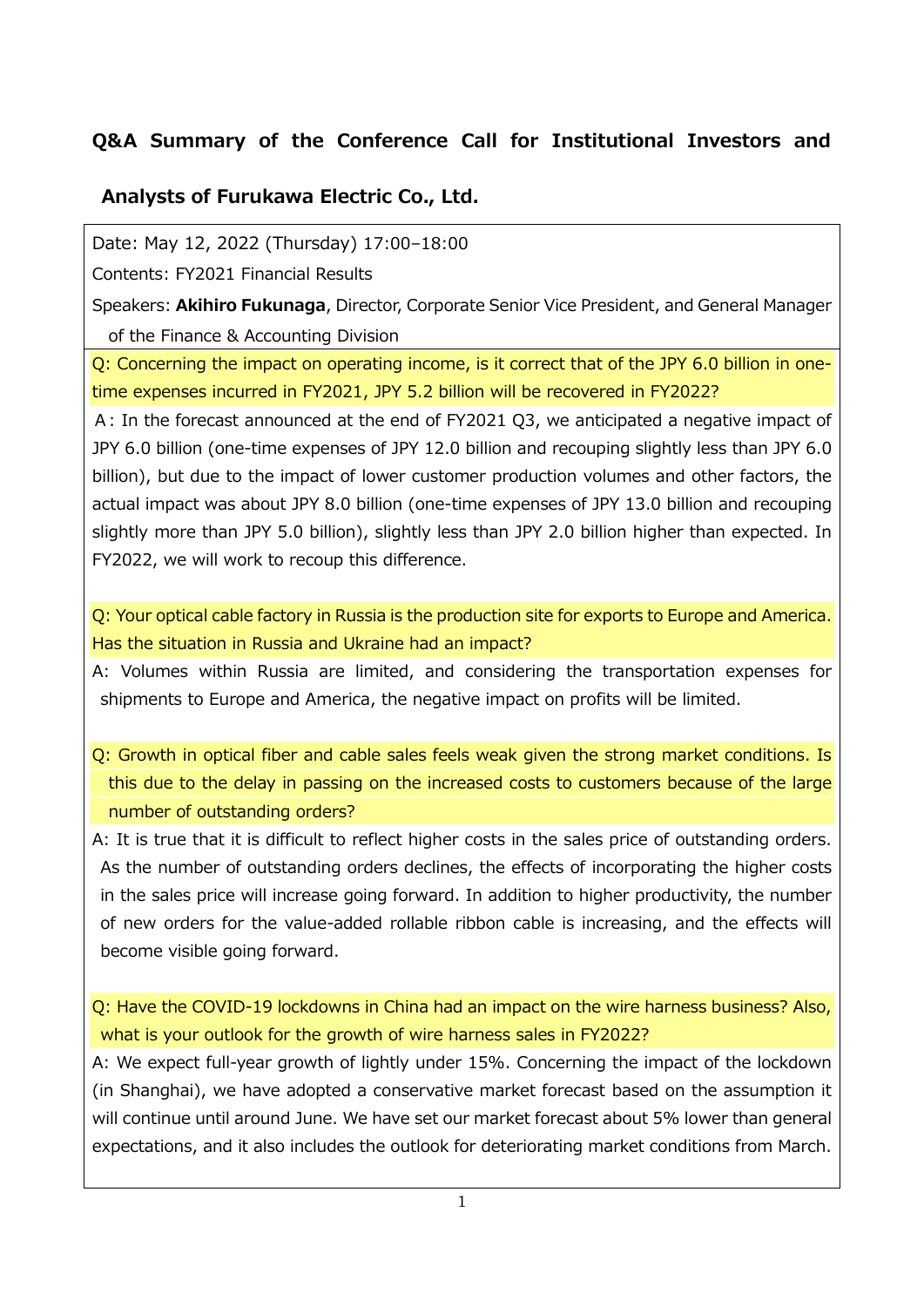Q: What is the status of optical cable productivity improvements in North America?

A: The turnover rate has better improved than in the past, but particularly in the region where our cable production site is located, the unemployment rate is nearly 0%, making it a challenging situation on an ongoing basis. We are focusing on securing personnel through improved compensation and enhanced training.

Q: Full-year operating income in Communications Solutions businesses was nearly in line with the forecast announced at the end of Q3. Concerning the profit levels in FY2022, do you feel these profits are low?

What prospect do you have about operating levels at the optical cable plant in North America? A: Concerning operations at the optical cable plant, production and shipments in April were relatively unchanged from March, and the situation has become much steadier. As of today, demand in North America has not fallen much, but with consideration for the economic risks going forward, we have set a conservative forecast.

Q: Your optical fiber and cable business in North America is dollar-based, so will the recent weakness in the yen provide a boost to earnings?

A: That is correct. However, profits are still not large, so going forward we will work to increase profits in order to benefit from the (impact of weakness in the yen) situation.

Q: In the Automotive Products business, I understand that the differences in fiscal year timing at overseas subsidiaries has an impact on the financial results, but are there any major risks in the first half?

A: The majority of overseas production is for use in Japan, so the lower vehicle production in March is already having an impact (in the Q1 results). Also, for products destined for China, fixed expenses have increased due to the lockdowns. In addition, our customers in Japan (automobile manufacturers) have recently halted production, and this risk has also been incorporated in the forecast. The first half is expected to be challenging, followed by improvement heading into the second half.

Q: In Communications Solutions businesses, what factors were behind the improved operating income in Q4? Based on these levels, shouldn't profits be higher in FY2022?

A: In relation to broadband products in Japan, projects are concentrated in Q4. In addition, the gradual recovery from the impact of COVID-19 in the industrial lasers business pushed Q4 profits higher. Also, we have been conservative in our expectations for the benefits from incorporating the higher costs in the sales price in FY2022.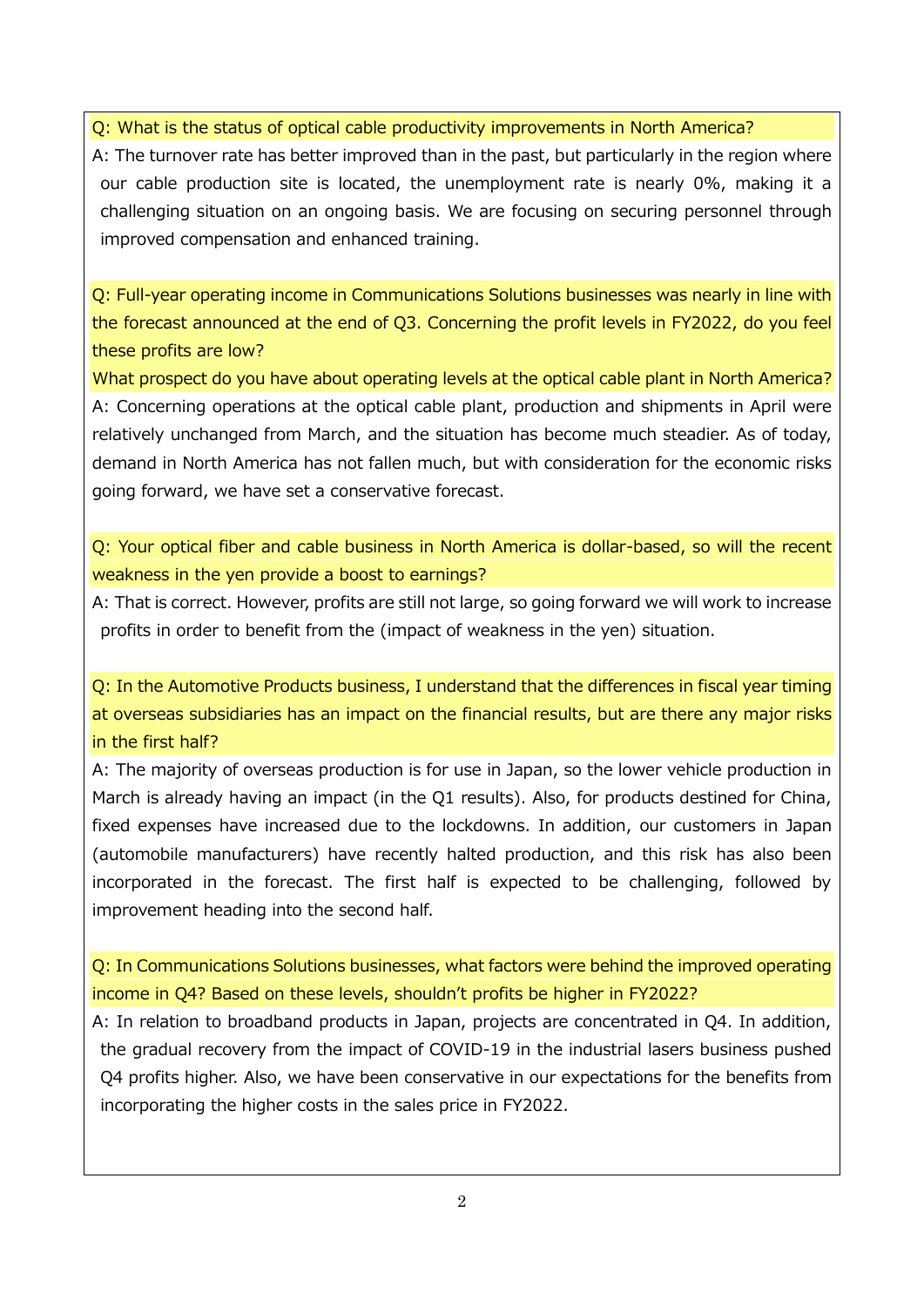Q: Concerning the waterfall chart on Slide 6, it appears that the soaring raw material and transportation expenses have not been sufficiently incorporated in the sales price, but what is the status of progress of incorporating these costs in the sales price in each segment? A: Our forecast is conservative in regards to the expectations for incorporating the soaring raw material and transportation expenses in the sales price. Basically, higher costs will be reflected in the sales price, and although there is a time lag, prices will catch up with the costs. Also, when the emergency transportation expenses and other soaring costs occurred in the wire harness business in the past, we requested the customer to share these expenses after they were incurred. However, going forward, we will work with the customer to decide rules for sharing these costs before they are incurred.

## Q: What was behind the large increase in other fixed expenses?

A: Other fixed expenses include indirect manufacturing expenses. The reason is that personnel for production control, quality control, technology, etc. are being maintained at a proper level for the increased net sales. Typically, these expenses are handled as part of the cost of manufacturing, but we manage them separately as fixed costs.

Also, concerning selling and administrative expenses, efforts were made to limit business expenses during the COVID-19 pandemic, but as society shifts to with-COVID and business activities return to normal, necessary business expenses are gradually returning. However, we will not simply restore these expenses to previous levels, and continued efforts will be made to limit business expenses. These expenses are also included in other fixed expenses. For these higher expenses, we will of course work to increase sales and reduce the cost of manufacturing.

Q: Looking at the waterfall chart on Slide 30, you are expecting greatly reduced cost of manufacturing and transportation expenses in FY2022, but when do you expect these effects to appear during the year?

A: First, I would like to state that as a result of preparing to conduct a more detailed profit analysis than in the past, we are now able to conduct a more thorough analysis and see more clearly.

Concerning the cost of manufacturing, particularly in the wire harness business, the lower productivity resulting from the need to make personnel adjust in response to changes in customer production and the increased costs for securing personnel (in preparation for recovering orders) had a major impact. Going forward, by strengthening the response in line with the changes in production, we will achieve gradual improvement every quarter.

Concerning transportation expenses, in order to reduce the risk of supply chain disruptions, we will focus on securing a stable logistics network. Specifically, we will change the service contracts from spot contracts concluded every quarter to annual service contracts (in the past